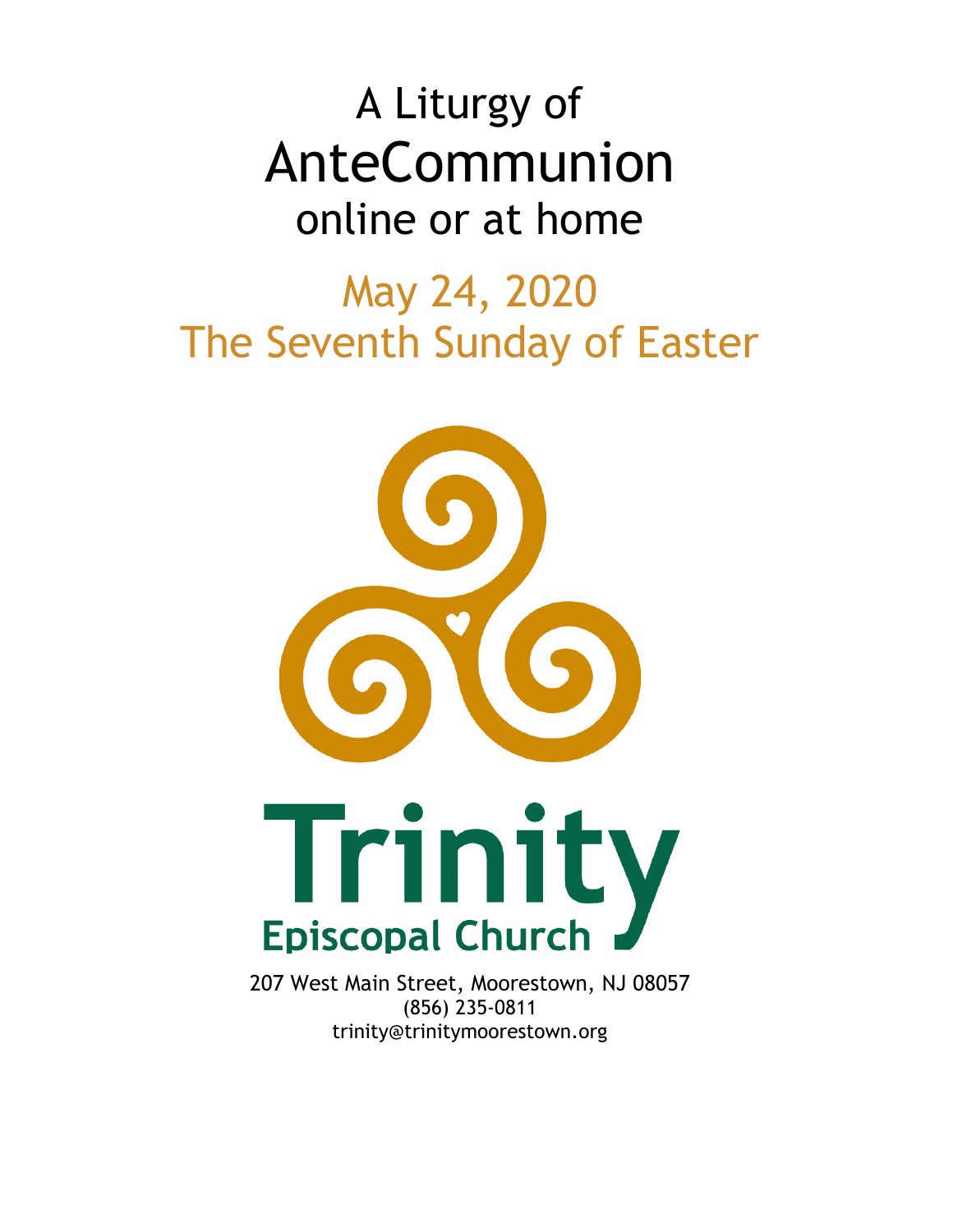**Prelude** Hymns played on Trinity's Deagan Tower Chimes

THE LITURGY OF THE WORD *Book of Common Prayer, page 355*

Throughout the Easter

season our worship begins with a shout of praise and declaration of resurrection: Our "Alleluia!" comes from the Hebrew for "Praise God!"

The Book of Common Prayer calls for a "song" of praise" to begin our worship.

The traditional *Glorig* quotes the words the angels sang to announce the coming of Jesus, and then expands our praise of God and **Jesus** with the characteristics of majesty and salvation. The church has been singing some form of this hymn of praise for over sixteen centuries.

*Celebrant* Alleluia! Christ is risen! *People* **Christ is risen indeed! Alleluia!**

*Celebrant* The Lord be with you. *People* **And also with you.** Let us pray. (*BCP page 226)*

O God, the King of glory, you have exalted your only Son Jesus Christ with great triumph to your kingdom in heaven: Do not leave us comfortless, but send us your Holy Spirit to strengthen us, and exalt us to that place where our Savior Christ has gone before; who lives and reigns with you and the Holy Spirit, one God, in glory everlasting. **Amen.**

*All sing or say together:* S-278*; Willam Mathias; BCP page 356*

**Glory to God in the highest, and peace to his people on earth.**

**Lord God, heavenly King, almighty God and Father, we worship you, we give you thanks, we praise you for your glory.**

**Lord Jesus Christ, only Son of the Father, Lord God, Lamb of God, you take away the sin of the world: have mercy on us; you are seated at the right hand of the Father: receive our prayer.**

**For you alone are the Holy One, you alone are the Lord, you alone are the Most High, Jesus Christ, with the Holy Spirit, in the glory of God the Father. Amen.**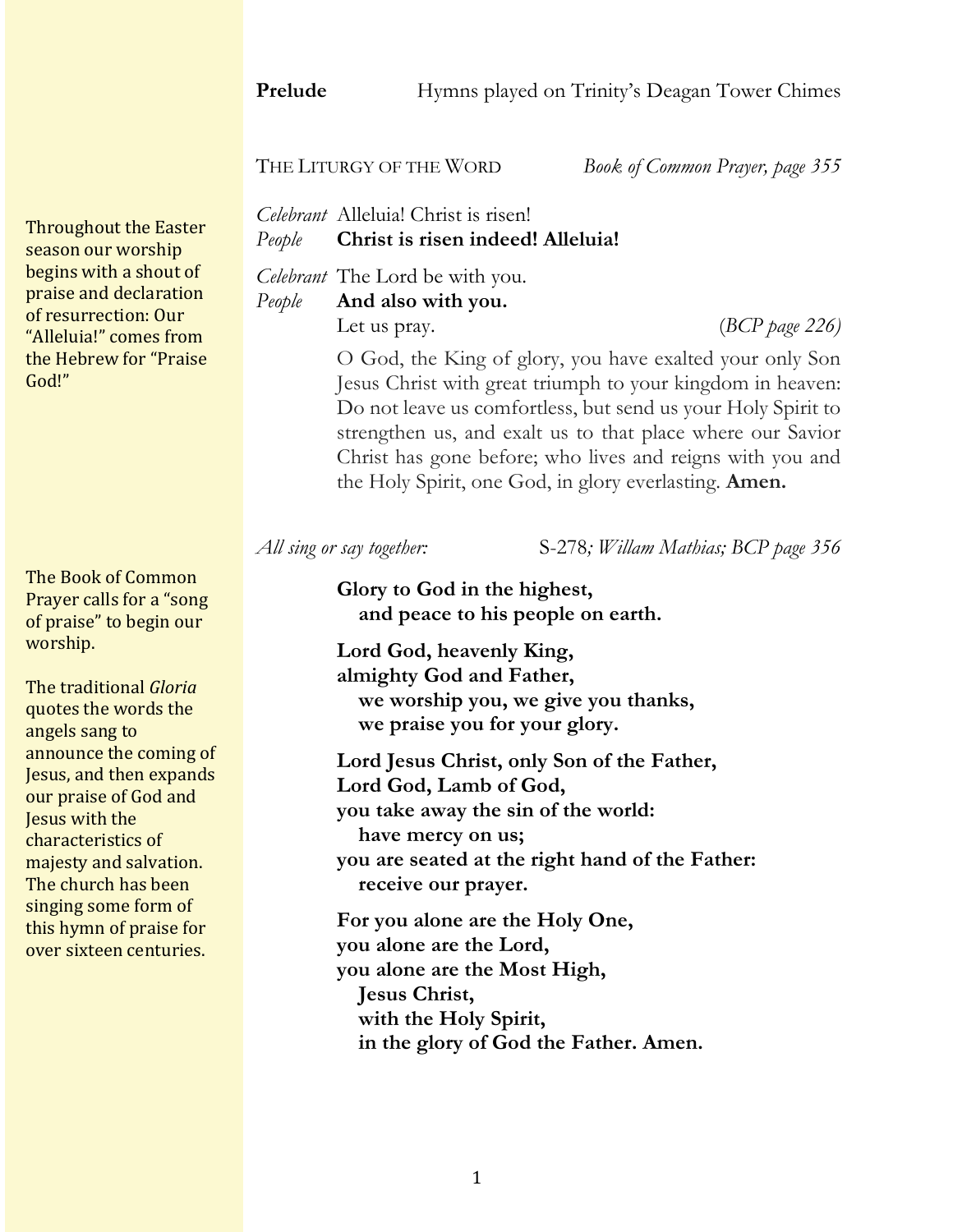### **A Reading from the Acts of the Apostles** *1:6-14*

When the apostles had come together, they asked him, "Lord, is this the time when you will restore the kingdom to Israel?" He replied, "It is not for you to know the times or periods that the Father has set by his own authority. But you will receive power when the Holy Spirit has come upon you; and you will be my witnesses in Jerusalem, in all Judea and Samaria, and to the ends of the earth." When he had said this, as they were watching, he was lifted up, and a cloud took him out of their sight. While he was going and they were gazing up toward heaven, suddenly two men in white robes stood by them. They said, "Men of Galilee, why do you stand looking up toward heaven? This Jesus, who has been taken up from you into heaven, will come in the same way as you saw him go into heaven."

Then they returned to Jerusalem from the mount called Olivet, which is near Jerusalem, a sabbath day's journey away. When they had entered the city, they went to the room upstairs where they were staying, Peter, and John, and James, and Andrew, Philip and Thomas, Bartholomew and Matthew, James son of Alphaeus, and Simon the Zealot, and Judas son of James. All these were constantly devoting themselves to prayer, together with certain women, including Mary the mother of Jesus, as well as his brothers.

The Word of the Lord. **Thanks be to God.**

**Psalm 68:1-10, 33-36** *Book of Common Prayer, page 676*

- 1 Let God arise, and let his enemies be scattered; \* let those who hate him flee before him.
- **2 Let them vanish like smoke when the wind drives it away; \* as the wax melts at the fire, so let the wicked perish at the presence of God.**
- 3 But let the righteous be glad and rejoice before God; \* let them also be merry and joyful.
- **4 Sing to God, sing praises to his Name; exalt him who rides upon the heavens; \* YAHWEH is his Name, rejoice before him!**
- 5 Father of orphans, defender of widows, \* God in his holy habitation!

The traditional date for Jesus' ascension to heaven is 40 days after his resurrection  $-$  the sixth Thursday after Easter Sunday. The celebration of the **Ascension usually** carries over into this following Sunday, so today we read the story of how the risen Jesus is lifted into heaven, promising the disciples power to share his story throughout the earth.

We read the psalm **responsively**, which means that the leader reads one verse and the congregation *responds* with the next.

Psalm 68 praises the power and majesty of God - as a victorious King, as liberator, defender of the oppressed, and provider of abundance.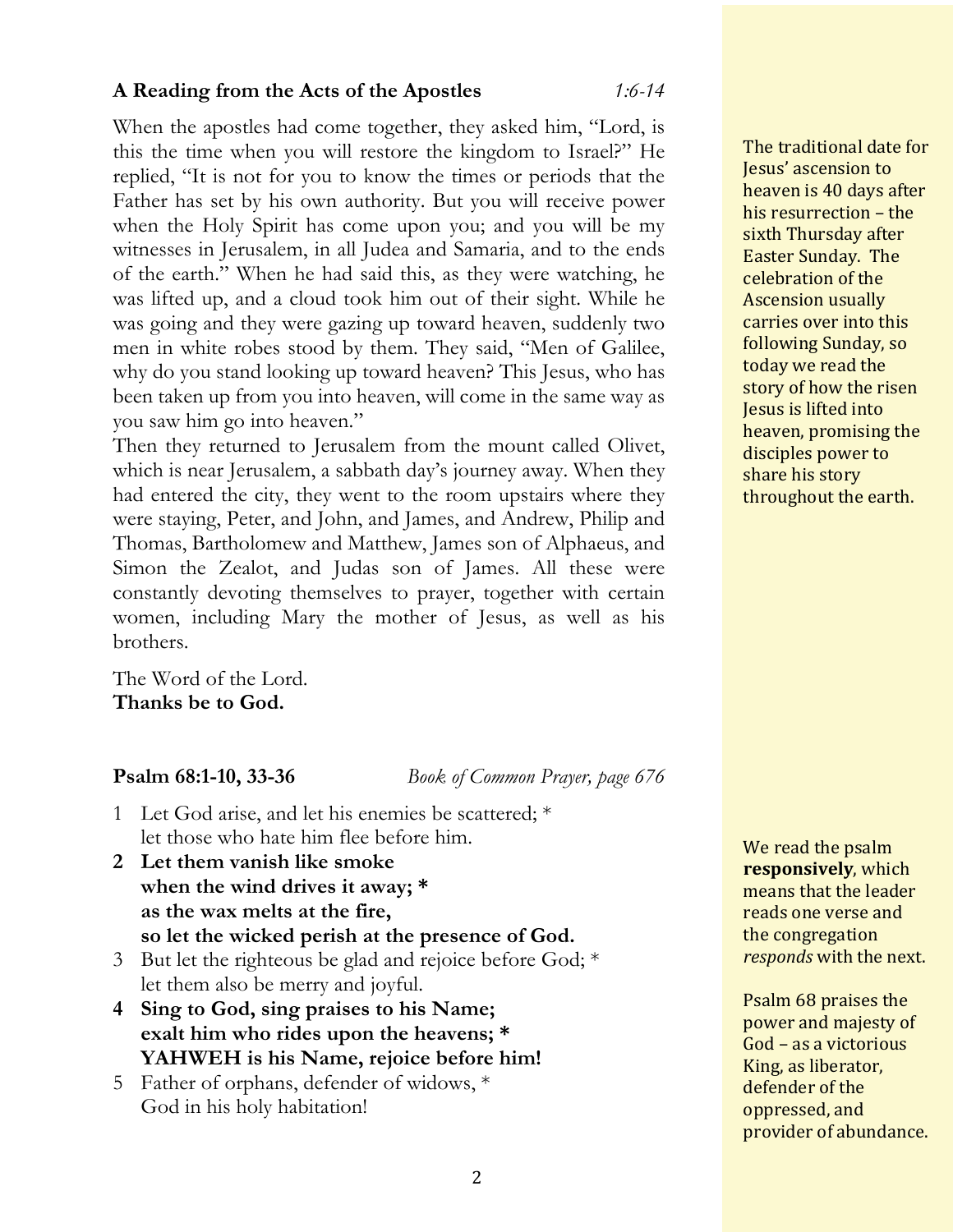The psalm's survey of all God's majestic work and call to praise is probably why it is associated with the story of Jesus' ascension, completing his work as God-madeflesh and rejoining God's heavenly majesty.

The first letter of Peter was written to comfort and strengthen a community of Christians facing persecution from those around them.

Here, the author gives guidance for times of great suffering suffering that is a participation in the suffering of Christ, and a preparation for participating in resurrection. 

- **6 God gives the solitary a home and brings forth prisoners into freedom; \* but the rebels shall live in dry places.**
- 7 O God, when you went forth before your people, \* when you marched through the wilderness,
- **8 The earth shook, and the skies poured down rain, at the presence of God, the God of Sinai, \* at the presence of God, the God of Israel.**
- 9 You sent a gracious rain, O God, upon your inheritance; \* you refreshed the land when it was weary.
- **10 Your people found their home in it; \* in your goodness, O God, you have made provision for the poor.**
- 33 Sing to God, O kingdoms of the earth; \* sing praises to the Lord.
- **34 He rides in the heavens, the ancient heavens; \* he sends forth his voice, his mighty voice.**
- 35 Ascribe power to God; \* his majesty is over Israel; his strength is in the skies.
- **36 How wonderful is God in his holy places! \* the God of Israel giving strength and power to his people! Blessed be God!**

### **A reading from the First Letter of Peter** *4:12-14; 5:6-11*

Beloved, do not be surprised at the fiery ordeal that is taking place among you to test you, as though something strange were happening to you. But rejoice insofar as you are sharing Christ's sufferings, so that you may also be glad and shout for joy when his glory is revealed. If you are reviled for the name of Christ, you are blessed, because the spirit of glory, which is the Spirit of God, is resting on you. Humble yourselves therefore under the mighty hand of God, so that he may exalt you in due time. Cast all your anxiety on him, because he cares for you. Discipline yourselves, keep alert. Like a roaring lion your adversary the devil prowls around, looking for someone to devour. Resist him, steadfast in your faith, for you know that your brothers and sisters in all the world are undergoing the same kinds of suffering.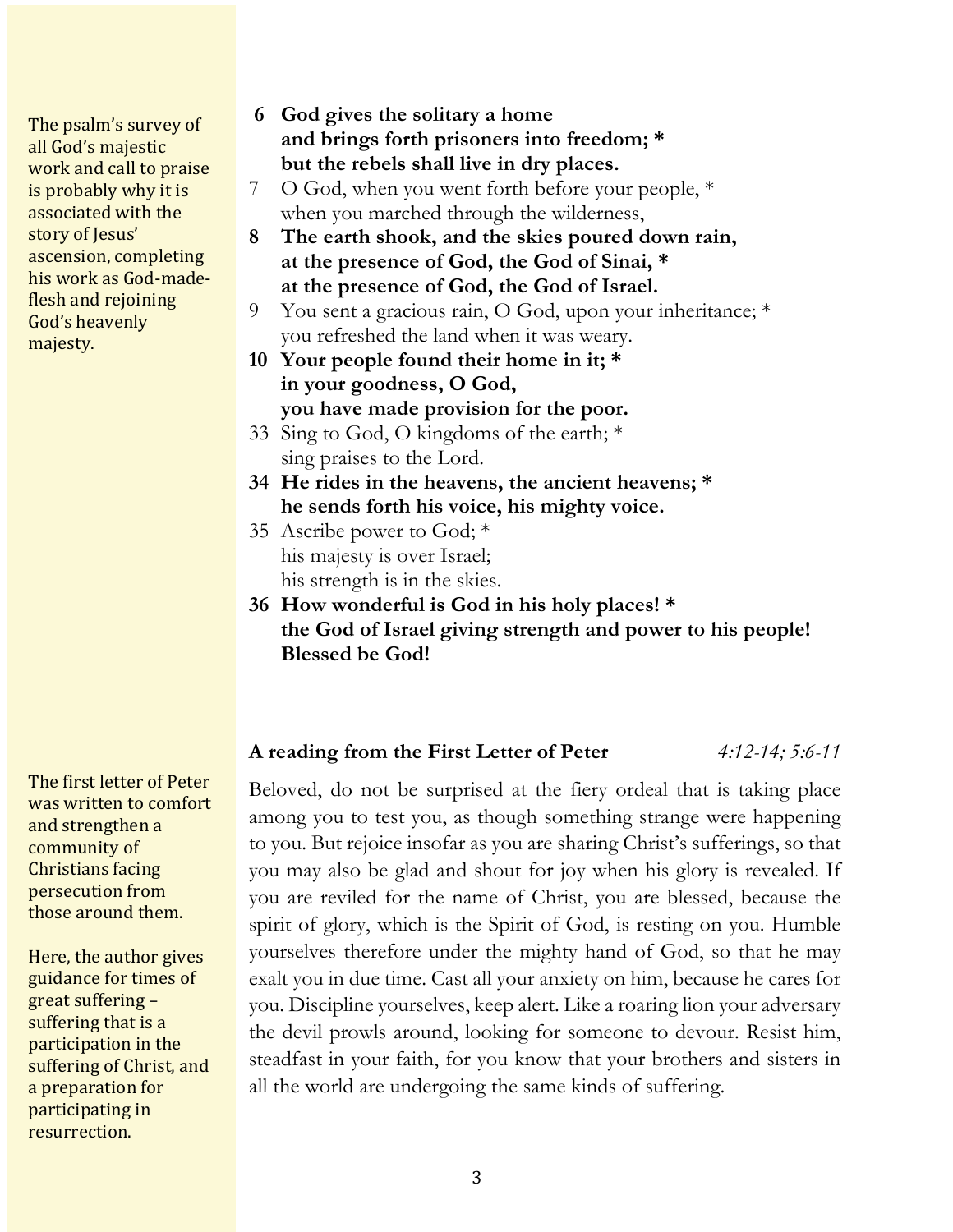And after you have suffered for a little while, the God of all grace, who has called you to his eternal glory in Christ, will himself restore, support, strengthen, and establish you. To him be the power forever and ever. Amen.

The Word of the Lord. **Thanks be to God.**

### *Deacon* The Holy Gospel of our Lord Jesus Christ according to John *People* **Glory to you, Lord Christ.**

*John 17:1-11*

Jesus looked up to heaven and said, "Father, the hour has come; glorify your Son so that the Son may glorify you, since you have given him authority over all people, to give eternal life to all whom you have given him. And this is eternal life, that they may know you, the only true God, and Jesus Christ whom you have sent. I glorified you on earth by finishing the work that you gave me to do. So now, Father, glorify me in your own presence with the glory that I had in your presence before the world existed.

I have made your name known to those whom you gave me from the world. They were yours, and you gave them to me, and they have kept your word. Now they know that everything you have given me is from you; for the words that you gave to me I have given to them, and they have received them and know in truth that I came from you; and they have believed that you sent me. I am asking on their behalf; I am not asking on behalf of the world, but on behalf of those whom you gave me, because they are yours. All mine are yours, and yours are mine; and I have been glorified in them. And now I am no longer in the world, but they are in the world, and I am coming to you. Holy Father, protect them in your name that you have given me, so that they may be one, as we are one."

*Deacon* The Gospel of the Lord. *People* **Praise to you, Lord Christ.** Christians are to trust in God with humility, be watchful against the work of evil looking for weakness in the community, and be committed to the faith that strenghtens the whole Christian community

This prayer of Jesus is taken from his final words among his disciples before his death, and looks forward to the completion of his "glorification." In John's gospel, the events of Jesus' crucifixion, resurrection, and ascension to heaven are all understood as one event: his glorification or "lifting up". So Jesus here prays for the disciples to become the presence of God in th the world which Jesus himself has been.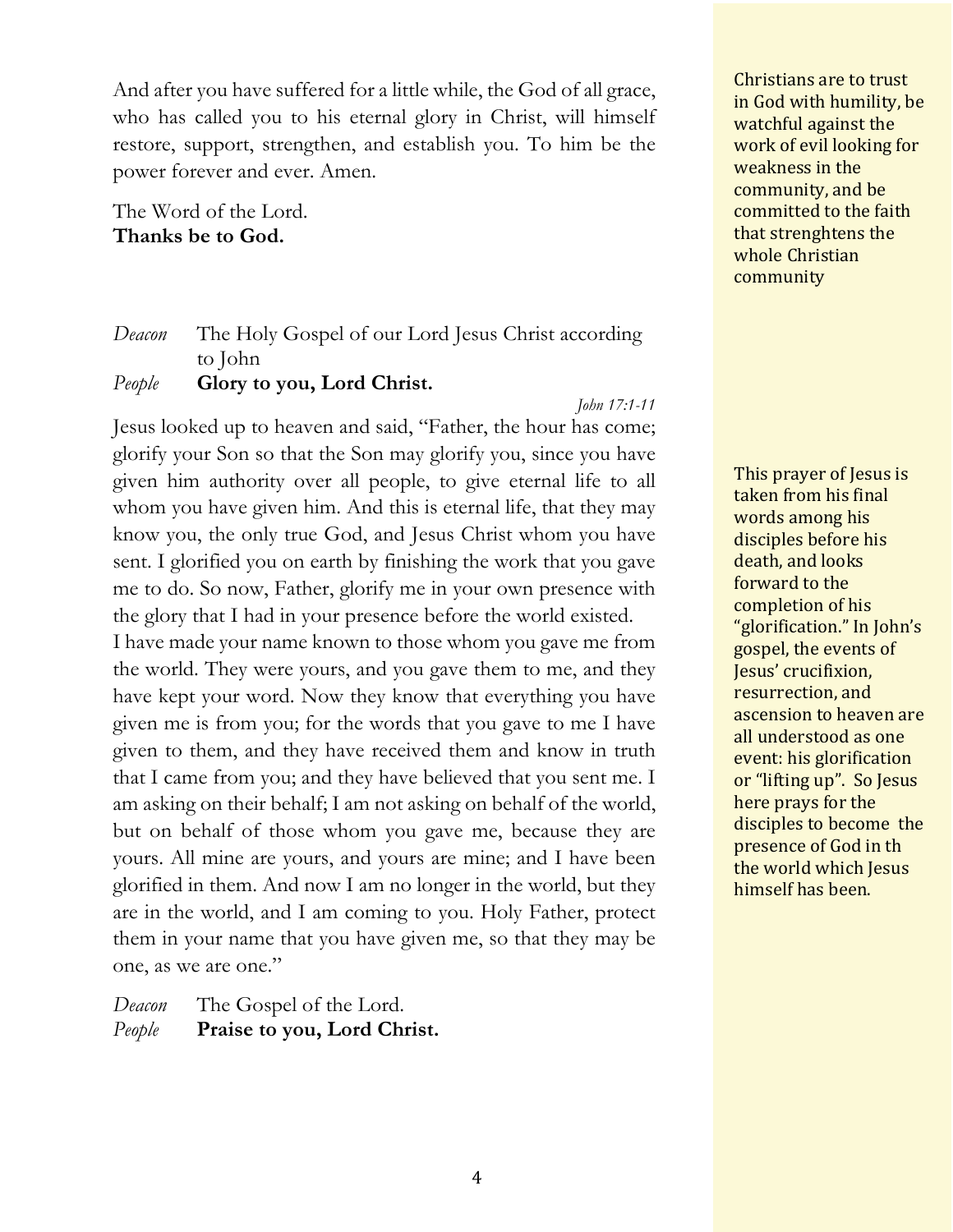**The Sermon** Carol Rodgers, Deacon Intern

**The Nicene Creed** *Book of Common Prayer, page 358*

**We believe in one God, the Father, the Almighty, maker of heaven and earth, of all that is, seen and unseen. We believe in one Lord, Jesus Christ, the only Son of God, eternally begotten of the Father, God from God, Light from Light, true God from true God, begotten, not made, of one Being with the Father. Through him all things were made. For us and for our salvation he came down from heaven: by the power of the Holy Spirit he became incarnate from the Virgin Mary, and was made man. For our sake he was crucified under Pontius Pilate; he suffered death and was buried. On the third day he rose again in accordance with the Scriptures; he ascended into heaven and is seated at the right hand of the Father. He will come again in glory to judge the living and the dead, and his kingdom will have no end. We believe in the Holy Spirit, the Lord, the giver of life, who proceeds from the Father and the Son. With the Father and the Son he is worshiped and glorified. He has spoken through the Prophets. We believe in one holy catholic and apostolic Church. We acknowledge one baptism for the forgiveness of sins. We look for the resurrection of the dead, and the life of the world to come. Amen.**

As part of our response to the Word of God in our lives, we stand to proclaim the core story of our Christian faith **together in The Nicene Creed**, created in the late 4th century by the councils (gatherings of church leaders) in Nicea. 

No matter what story of Jesus we are hearing in scripture, we remember and proclaim the whole outline of his life, death, and resurrection, and anticipate his coming again.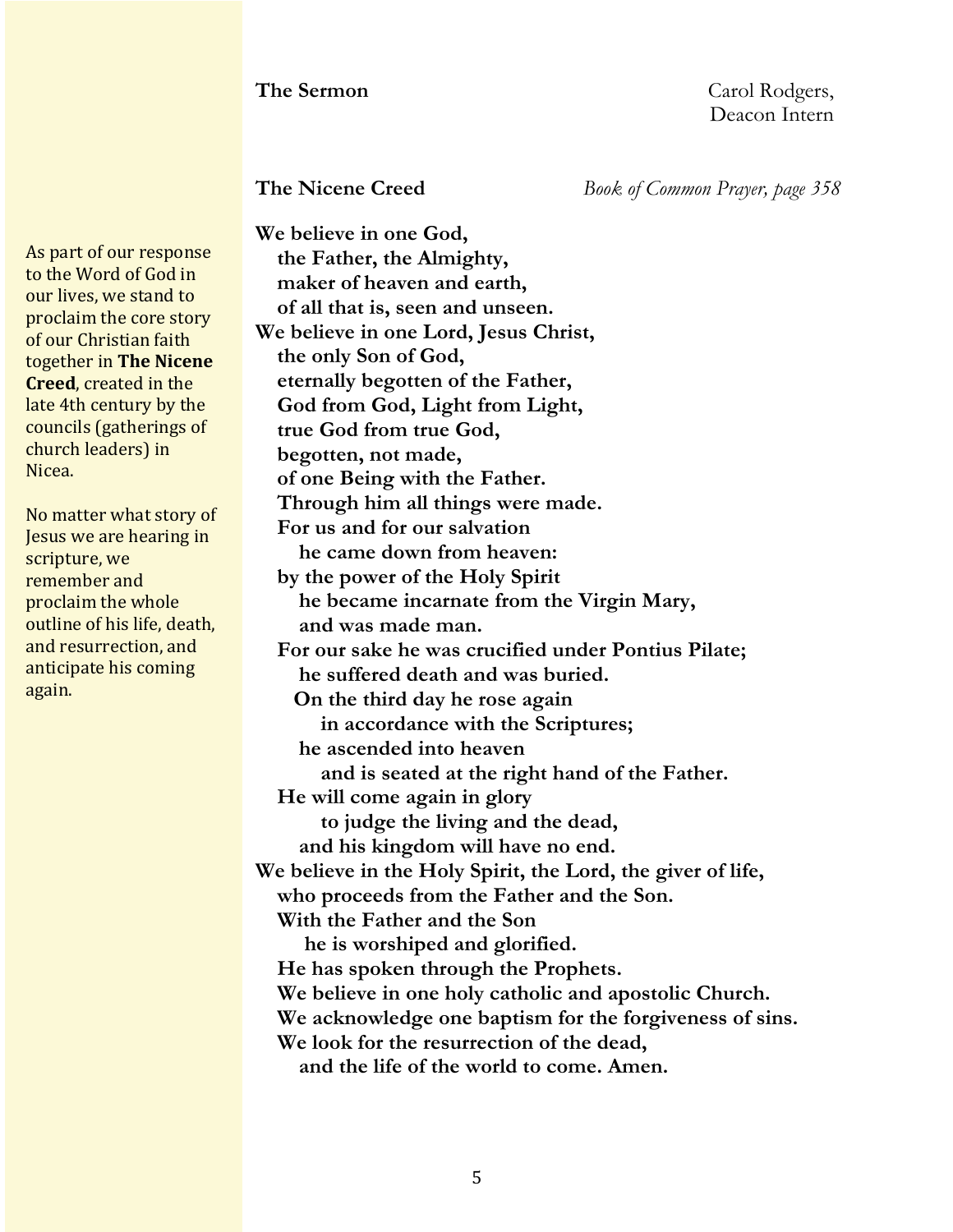### **Prayers of the People**

In joy and hope let us pray to God who has given us the victory through the risen Christ.

That our risen Savior may fill us, and all God's people, with the joy of his glorious and life-giving resurrection, we pray. Let the people say, **Amen.**

That the risen Christ may bring peace to the earth, and wisdom and concord to all who lead the nations; that war, famine, and epidemic may cease, we pray. Let the people say, **Amen.**

That those isolated, afflicted, persecuted or living in fear may find renewal and strength in the good news of Easter, we pray. Let the people say, **Amen.**

That God may provide daily bread and abundant life for those who lack food, work or shelter, we pray. Let the people say, **Amen.**

That broken hearts may be made whole, and our communities renewed, in the victory of life over death through the risen Christ, we pray. Let the people say, **Amen.**

That the light of the risen Christ may comfort and strengthen the ill, the injured, the dying, and all those who care for the sick and the vulnerable, we pray. Let the people say, **Amen.**

That, according to Christ's promises, all who have died in the faith of the resurrection may be raised with him on the last day, we pray. Let the people say, **Amen.**

That Christ may send the power of the Holy Spirit upon God's people, so that we may bear faithful witness to his resurrection day by day, we pray. Let the people say, **Amen.**

Almighty God, you have delivered us from the power of darkness and brought us into the kingdom of your Son: grant that, as his death has recalled us to life, so his continual presence in us may raise us to eternal joy; through Christ our Lord. **Amen.**

*In the Easter season, the Confession is omitted in celebration of our freedom from the bondage of sin brought about through Christ's resurrection.*

In response to hearing and reflecting on scripture, we turn to prayer together, asking God's care for our world, the church, for others and for ourselves. 

The prayers we are using today are adapted from seasonal prayers used in The Church of England, and follow the pattern outlined on page 383 of *The Book of Common Prayer,* with attention to the church throughout the world, the nation and the world and those in authority, the needs of our local community, those who suffer or experience any trouble, and those who have died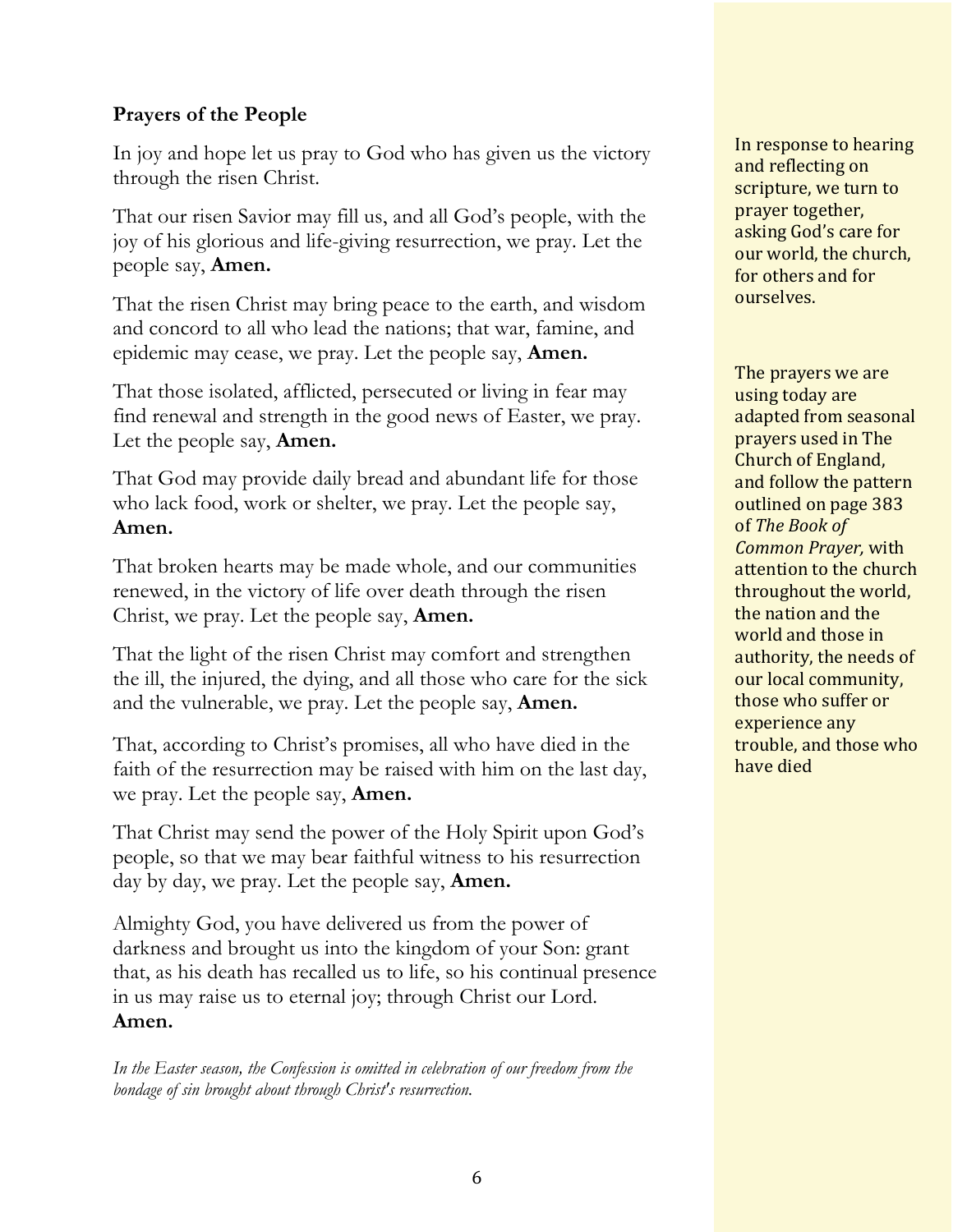### **Exchange of Peace**

*The Celebrant says to the people* The peace of Christ be always with you. *People* **And also with you.**

*The Ministers and People greet one another in the name of the Lord.*

Today, in the spirit of Christ's peace, please reach out to greet someone you might normally see in worship by telephone, internet, or text message.

When gathered in person, we would receive a collection of money for the support of the church at this point in a Sunday service.

If you are able to fulfill your annual pledge, please mail your regular pledge check to the office, use your bank's online payment system, or visit www.trinitymoorestown.org/donate to make your weekly gift or regular pledge offering while we are unable to gather in person.

**Anthem** Draw Us In The Spirit's Tether Virtual Trinity Choir Harold Friedell

*Instead of praying the Great Thanksgiving over bread and wine, in this time when we are physically separated, we join together in an act of spiritual communion, beginning with the prayer that Jesus taught his disciples as the basis of all prayer.*

And now, as our Savior Christ has taught us, we are bold to say,

**Our Father, who art in heaven, hallowed be thy Name, thy kingdom come, thy will be done, on earth as it is in heaven. Give us this day our daily bread. And forgive us our trespasses, as we forgive those who trespass against us. And lead us not into temptation, but deliver us from evil. For thine is the kingdom, and the power, and the glory,**

 **for ever and ever. Amen.**

The exchange of peace is rooted in Jesus' call to reconcile with one another as we approach God's altar. In this time of separation, it may be a cue to restore our connections with those we haven't been as close with as we would like to be!

At every service in the Episcopal Church, we pray the Lord's **Prayer**, which we learn in the gospels (Matthew 6:9-13, Luke  $11:1-4$ ) The prayer takes its name from the request of Jesus' disciples, "Lord, teach us to pray."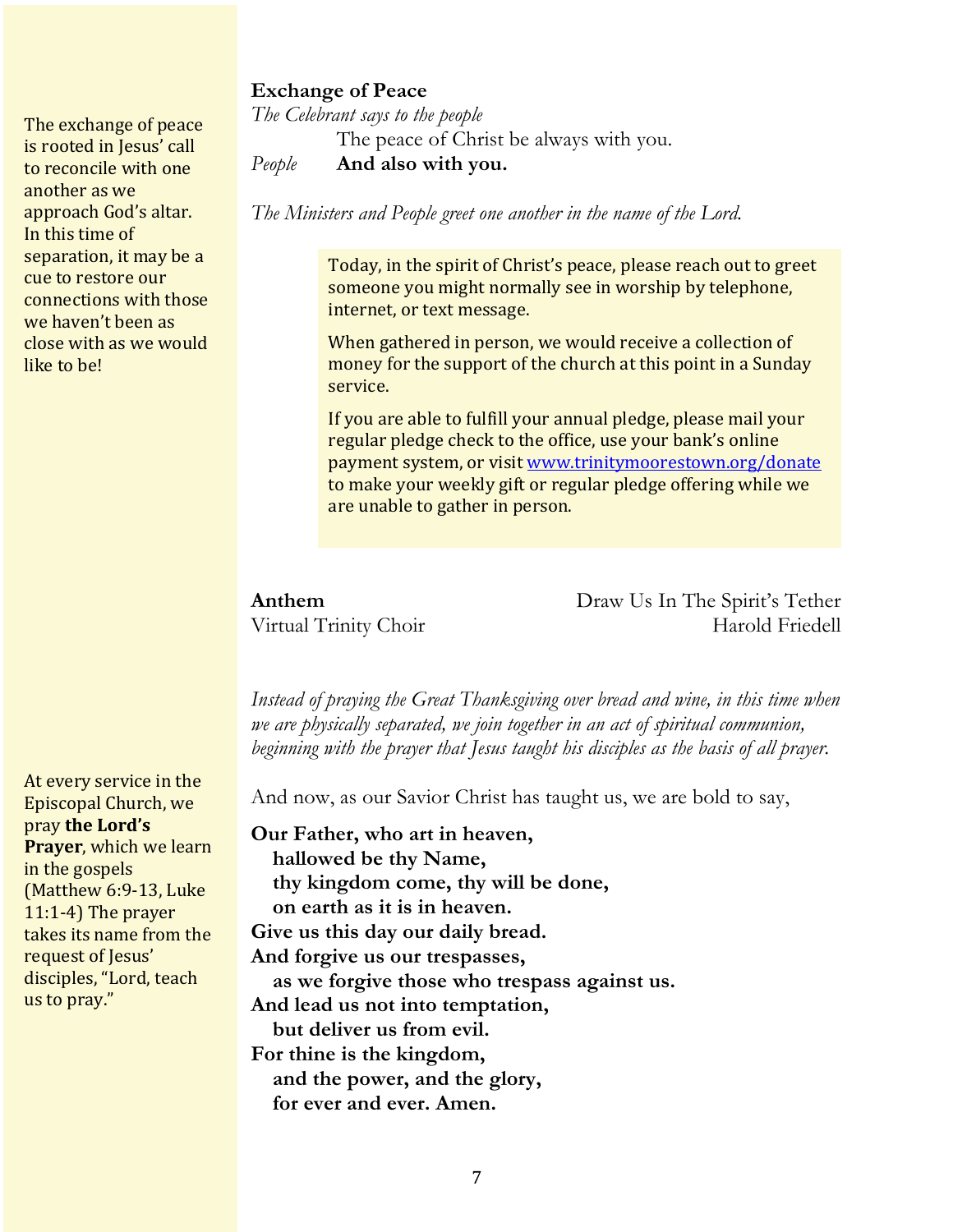*During this time of worshipping together but physically distant, we depend on the long established teaching of the Church that if a person is prevented from physically receiving the Sacrament for reasons of extreme illness or disability, the desire for Christ's presence alone is enough for all the benefits* of the Sacrament to be received. This is often referred to as *"spiritual communion."*

### **A Prayer for Spiritual Communion**

**Jesus, I believe that you are truly present in the Holy Sacrament and, since I cannot at this time receive communion, I pray you to come into my heart. I unite myself with you and embrace you with all my heart, my soul, and my mind. Let nothing separate me from you; let me serve you in this life, until by your grace, I come to your glorious kingdom and unending peace. Amen.**

> *(From Saint Augustine's Prayer Book, rev 2014., based on a prayer by St. Alphonsus de Liguori)*

**Post communion prayer** *Book of Common Prayer, page 365*

**Eternal God, heavenly Father, you have graciously accepted us as living members of your Son our Savior Jesus Christ, and you have fed us with spiritual food in the Sacrament of his Body and Blood. Send us now into the world in peace, and grant us strength and courage to love and serve you with gladness and singleness of heart; through Christ our Lord. Amen.**

### **Blessing**

God, who through the resurrection of our Lord Jesus Christ has given us the victory, give you joy and peace in your faith; and the blessing of God Almighty, the holy and undivided Trinity, be upon you and remain with you for ever. **Amen.**

Because we cannot physically receive the bread and wine together today, we name our need for Christ's nourishing presence in our spirits in this prayer for spiritual communion.

We pray the usual **Post-Communion Prayer** thanking God for the blessings received in the spiritual food of this sacrament, even though we have not physically received the bread or wine, and asking that we be prepared by those spiritual riches to go into the world to share in God's ongoing work.

The priest offers God's blessing, in a form adapted for the Easter season.